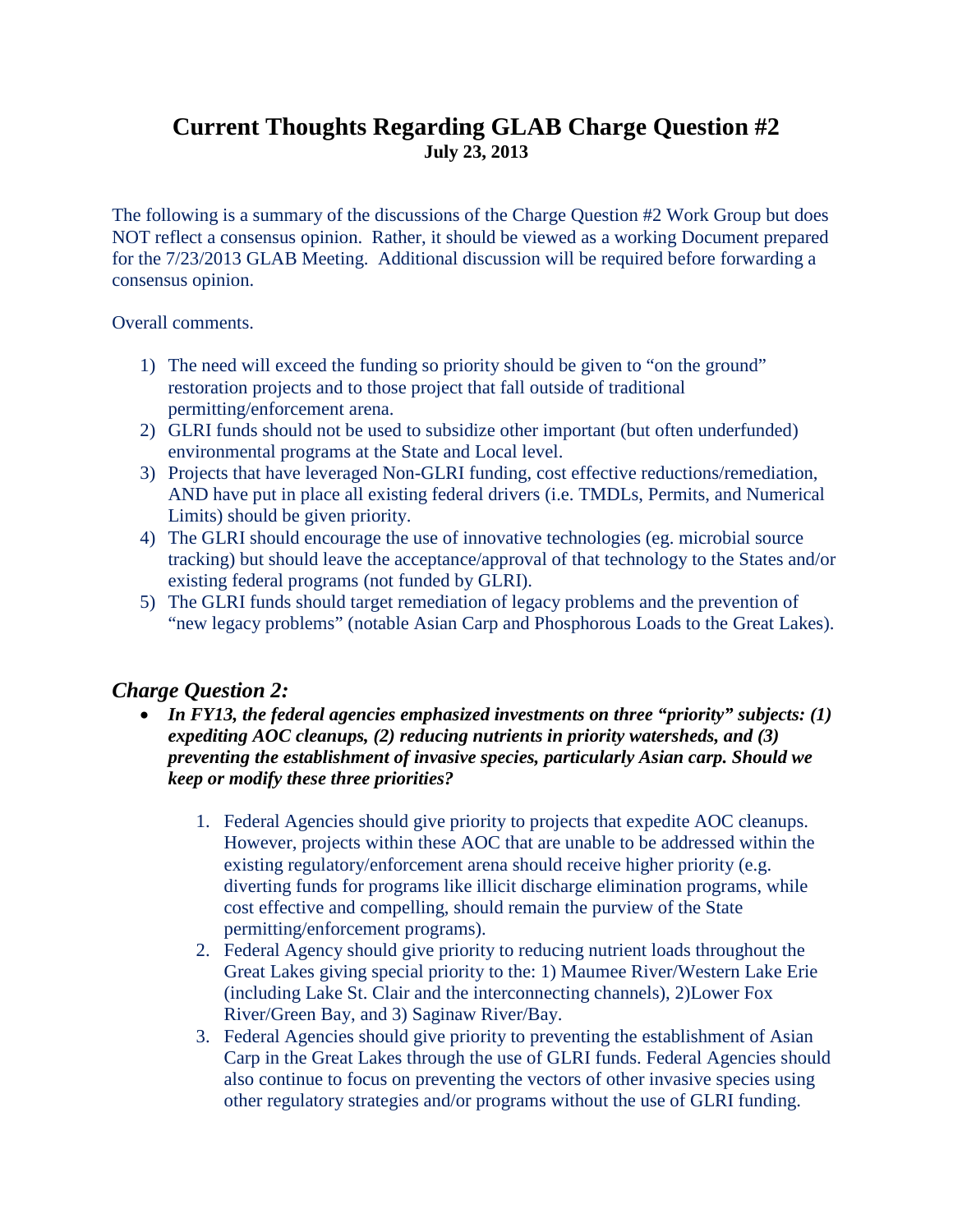- 4. The GLRI should dedicate **75%** of future funding on "in the ground" projects targeting the three "priority" subjects
- 5. New invasive species associated with ballast water may need special consideration.
- *If we keep the current priority to expedite AOC cleanups, should we continue to balance our investments in efforts to so that we are completing all management actions to take some AOCs off the cleanup list soon while continuing to invest in AOCs that may not be taken off the cleanup list for several years?*
	- 1. Projects that can delist an AOC should be given top priority. Keeping in mind that the documentation of how and when the delisting will occur needs to be part of the assessment.
	- 2. Projects that can eliminate a BUI should be given secondary priority (again if given priority clear documentation needs to be included).
	- 3. Projects that can show documented progress to delisting an AOC should be given tertiary priority.
	- 4. Projects to be funded should include AOC projects with some spatial distribution across the Great Lakes Basin.
	- 5. Projects outside of AOCs can be funded if determined to be sufficiently important by the Assistant Administrator.
- *The federal agencies have targeted three priority watersheds for accelerated nutrient reduction work: (1) Maumee River/Western Lake Erie, (2) Lower Fox River/Green Bay, (3) Saginaw River/Bay watersheds. If we keep the current priority to reduce nutrients in priority, should we also continue to focus conservation activities to have a stronger impact in some sub-watersheds of these three priority watersheds? Or should we disperse our conservation activities so they may have a wider geographical impact throughout the three priority watersheds (but potentially weaker impact across subwatersheds)? How can we improve participation of key landowners in conservation programs in these watersheds?*
	- 1. The GLRI should support **permanent sustainable** projects in Saginaw Bay, Western Lake Erie basin, Green Bay that emphasize near shore health and nonpoint source pollution prevention to reduce phosphorus runoff. Sustainable solutions include projects that include a plan for long term repair and replacement (as was required by the construction grants program). Assessment of the nonpoint sources should be included to bring specificity to the projects.
	- 2. The GLRI should give additional emphasis for funding projects within subwatersheds of Maumee/Western Lake Erie, Lower Fox, Saginaw River/ Bay watersheds **that have highest phosphorus and sediment loading**. Additional funding emphasis should be targeted towards projects which are **permanent** and will not have to be continually funded in the future. Non-point sources should be addressed specifically and approaches for control associated with wet weather should be targeted.
	- 3. The GLRI will give high priority to funding projects in communities where policies and ordinances are developed to install, inspect, monitor and report progress on Nutrient Management Plan implementation and compliance that will become a permanent local process. (NRCS 590 provisions include waterways, concentrated flow channels, buffer strip installation, fertilizer and manure